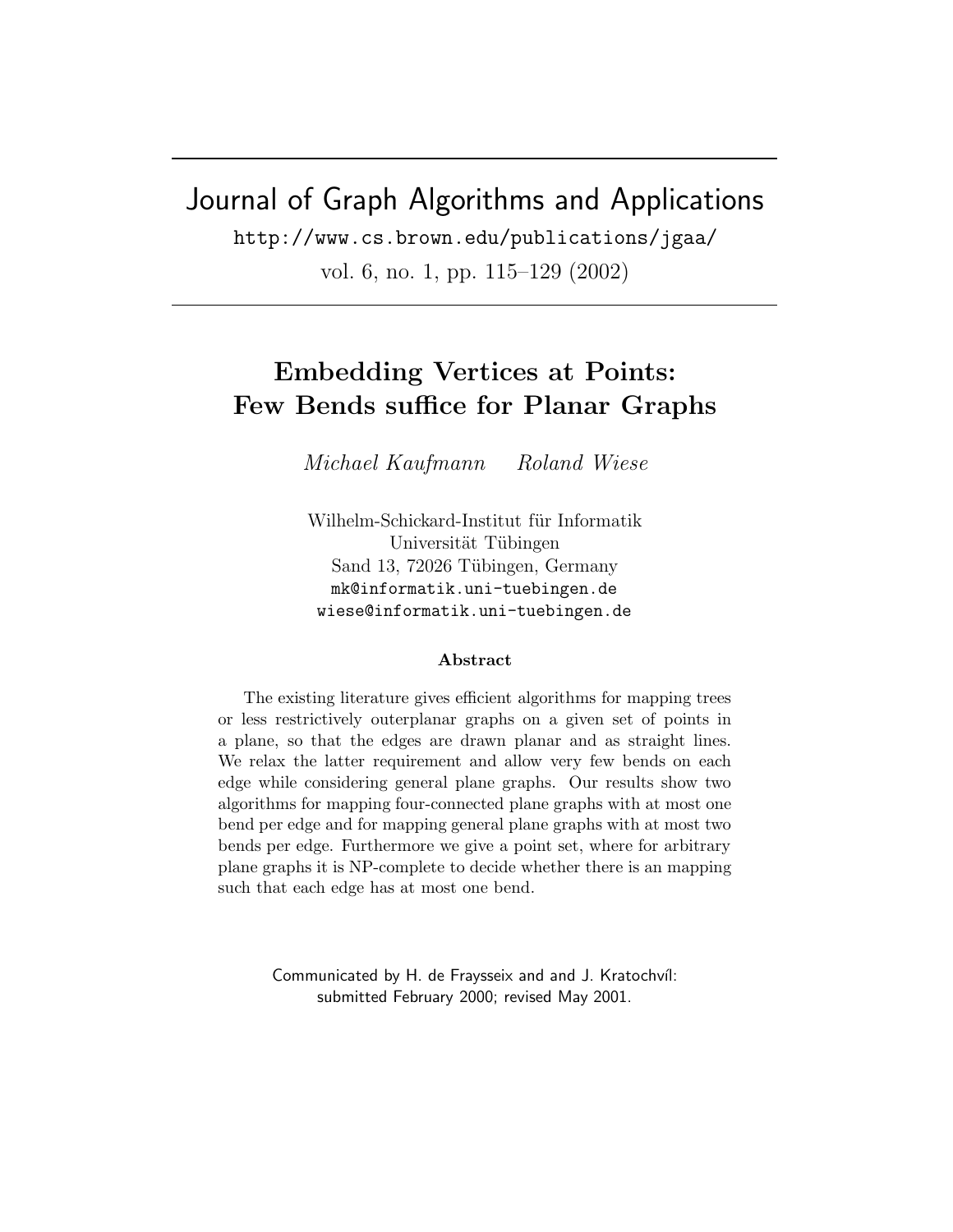#### **1 Introduction**

The problem of mapping the vertices of a graph to points in the plane has been considered in the past under various objectives depending on the specific applications. This ranges from the band width minimization problem [17, 8] where the points are at unit distance on a line and the objective is to minimize the distance of the points between adjacent vertices to embedding problem of a guest graph onto a host graph [14] under some objectives like dilation, congestion, load, etc.

Here we consider a more geometric version of the problem: Originally, the problem was how to map a given tree  $T$  of  $n$  vertices at a given set of points S in the plane such that the edges can be drawn straightline and without any crossings. Variants of this problem have been explored, either with or without keeping the position of one specific node fixed [16, 12, 2].

Generalizing the graph class, but still using the required straightline planar drawing, Gritzmann et al. [11] gave an elegant divide and conquer scheme to partition the point set and the set of vertices simultaneously. They showed that using this mapping outerplanar graphs can be drawn without any bends. In the consequent papers [3] and [1], efficient implementations have been developed. The latest result in [1] is an  $O(n \cdot \log^3 n)$  time algorithm to find a straightline drawing for such a graph. Astonishingly enough, the case for more general planar graphs has not been considered systematically. It is at exactly this point that we start.

Another similar scenario has been recently considered by Pach and Wenger [15]. They assume that the mapping of the vertices to the points is already fixed. The authors prove that  $O(n)$  bends per edge are sufficient and that we can not expect to significantly improve the worst case bound for the maximum number of bends per edge.

We consider just the first scenario where the mapping of the vertices to the points is not yet fixed. On the other hand, we preserve the given planar embedding of the graph. In the next section, a simple scheme is presented, that provides drawings with at most one bend per edge for a large class of graphs. Next we generalize the technique so that it will work for any planar graph and produces drawings with at most two bends per edge. In section 4, we give a class of graphs and a set of points, where we can prove that there is at least one edge with two bends. Finally, we extend the techniques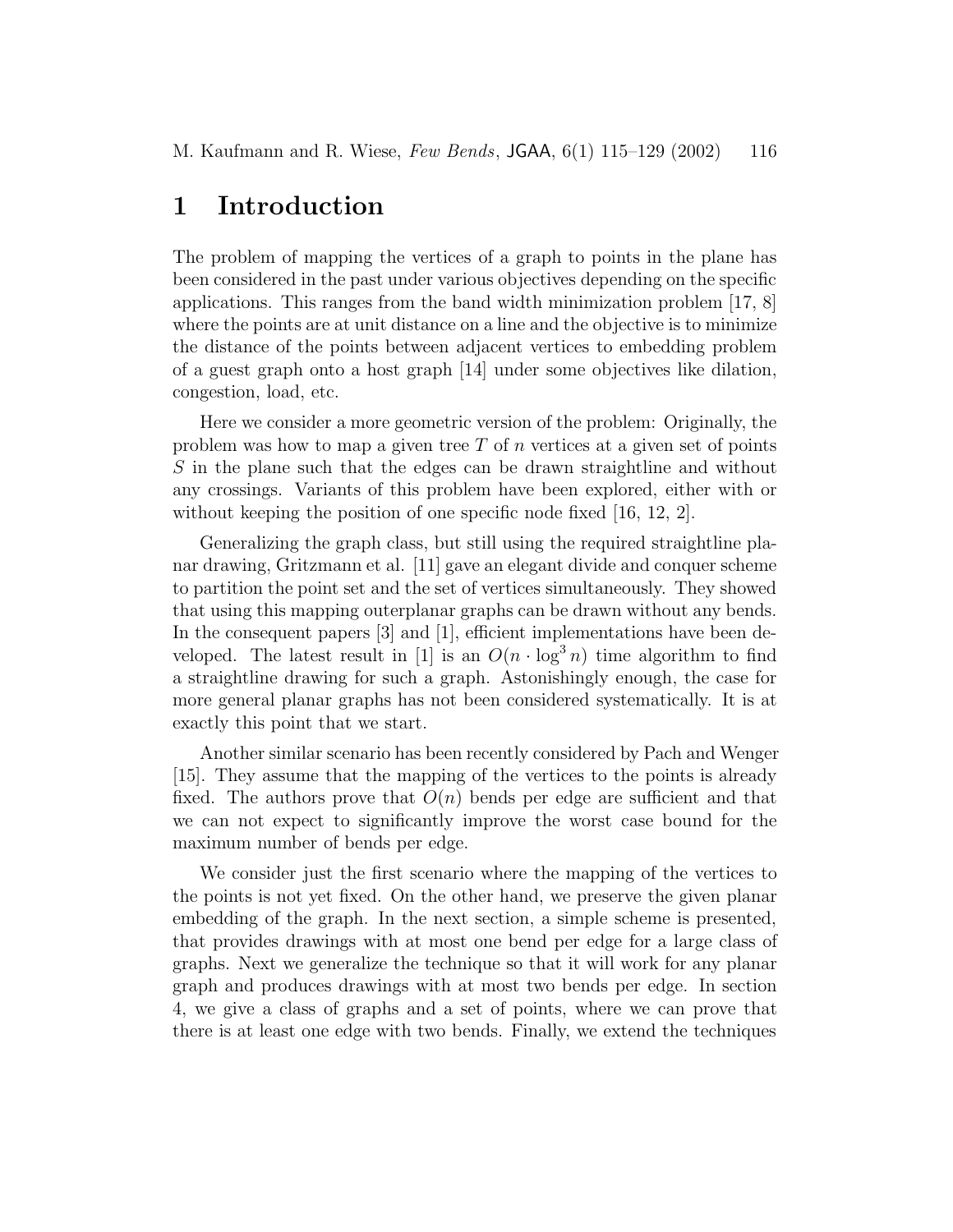M. Kaufmann and R. Wiese, *Few Bends*, JGAA, 6(1) 115–129 (2002) 117

developed so far to a simple proof to the expected NP-completeness result, namely to decide whether a drawing can be found where each edge has at most one bend.

Throughout this paper, we deal with triangulated embedded (plane) graphs, only in the last section do we discuss a more general case. Of course, we always require the drawings to be planar, even if it is not explicitly stated.

#### **2 A basic technique**

In this section, we present the basic technique for the mapping and consider the following restriction on the graph.

Let  $G = (V, E)$  be any plane graph with a hamiltonian cycle C, such that C has at least one edge, say  $e$ , on the outer face of G. We call such a property 'external hamiltonicity' and a corresponding cycle 'external hamiltonian'. We assume the vertices of V to be ordered from  $v_1$  to  $v_n$  as being prescribed by the hamiltonian cycle  $C$ . The vertex with the smallest index is chosen such that the edge  $e$  is incident to  $v_n$  and  $v_1$ .

Let S be any set of points  $p_1, p_2, ..., p_n$  with  $p_i = (x_i, y_i)$ . Assume the plane is rotated in such a way to make the x-coordinates of the points pairwise different. Furthermore assume that the points are ordered with increasing x-coordinates. Now we map the hamiltonian cycle  $C = (v_1, v_2, \ldots, v_n, v_1)$ to the points  $p_1, ..., p_n$ , so that the edge  $e = (v_n, v_1)$ , is assigned in such a way that  $v_n = p_n$  and  $v_1 = p_1$ . All edges on C with the exception of e can be drawn as a straight line so that they extend monotonically in x-direction. The edge e is drawn from the rightmost point  $p_n$  to the leftmost point  $p_1$  with one bend b located at a place existing very high above all the other points. The idea is to choose the segments of e such that their slopes are the same and they are cone-shaped, c.f. figure 1. The slopes of  $e$  is determined by the maximal slope of the straightline edges on the hamiltonian path  $C - e$ . This also determines the place where the bend of e is located.

More precisely, the slope for a possible straightline segment is computed by  $\sigma' = max_i|y_{i+1} - y_i|/(x_{i+1} - x_i)$ . To ensure that the segments of e do not interfere with other segments or points, we have to increase the value  $\sigma'$ slightly. In fact, we assign the value  $\sigma = 2 \cdot \sigma'$  as the slope of a line through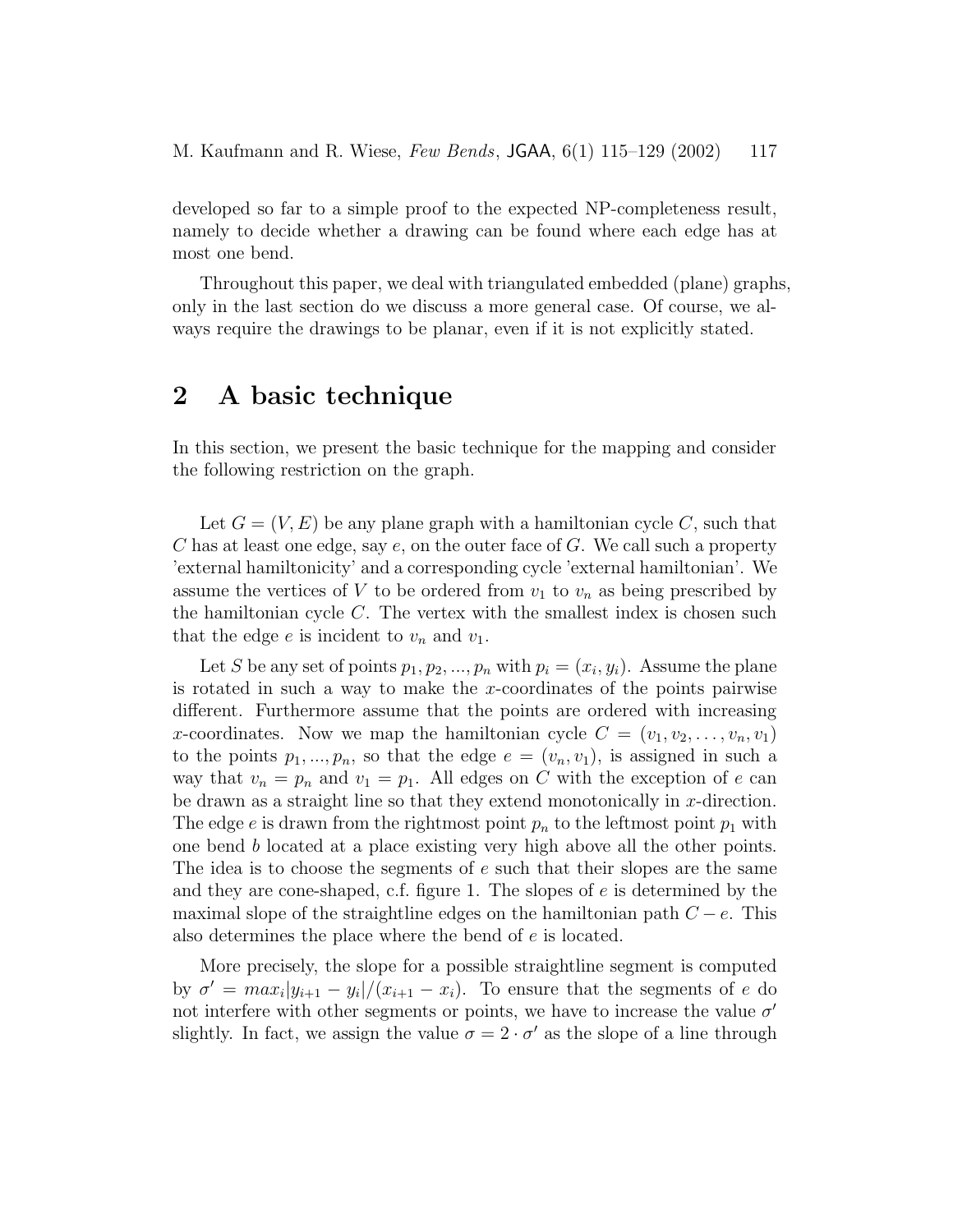$p_1$  and  $-\sigma$  should be the slope of another line through  $p_n$ . The intersection of the two lines gives the position of bend b.

The remaining edges are drawn each with exactly one bend such that all the left segments of the edges have the same slope  $\sigma$  and the right segments will have the slope  $-\sigma$ . They will run in parallel. This is more because of aesthetic reasons and to simplify the arguments about avoiding some possible crossings. The edges inside of C are drawn above the polygonal chain  $C - e$ , and the edges outside are drawn below. The following case checking proves the planarity of the drawing:

Edges inside and outside of  $C$  do not cross since they are separated by the polygonal path  $C - e$ . We explain the case of two edges  $e_1$  and  $e_2$  inside of C in more detail. Let  $e_1 = (v_i, v_l)$  and  $e_2 = (v_j, v_k)$ . Clearly  $i \leq j < k \leq l$ holds because of planarity. Now, since the left segments run in parallel and the right segments as well and the four end points occur in that order on the x-monotone polygonal line  $C - e$ , there are no crossing segments.

The same holds for the edges outside. The slopes for the segments of the edges not in C have been chosen large enough such that edges in C cannot interfere with edges not in C.

Note that by this technique, some of the segments adjacent to the same vertex might overlap (cf. the second segments of  $(p_2, p_8)$  and  $(p_3, p_8)$  in Fig. 1). We devise a perturbation scheme that resolves those overlappings:

Let  $\epsilon$  be the minimum distance between any two non-overlapping parallel segments, let  $L$  be the maximum length of a segment and  $maxdeg$  the maximum degree. For each vertex  $v$ , we sort the pairwise overlapping adjacent segments according to their length in decreasing order. For each segment s being the *i*-th overlapping segment adjacent to *v*, we rotate *s* by  $i \cdot \frac{\epsilon}{L \text{ maxdeg}}$ downwards. The new intersection points for the segments give new positions for the bends. This way we ensure that the previously overlapping segments are spread out, and new intersections are avoided since the rotation angles are kept small enough.

**Theorem 2.1** Let S be an arbitrary set of n points and G be any plane graph with an external hamiltonian cycle and n vertices. Then G can be drawn planar with a mapping of the vertices to the points such that each edge has at most one bend.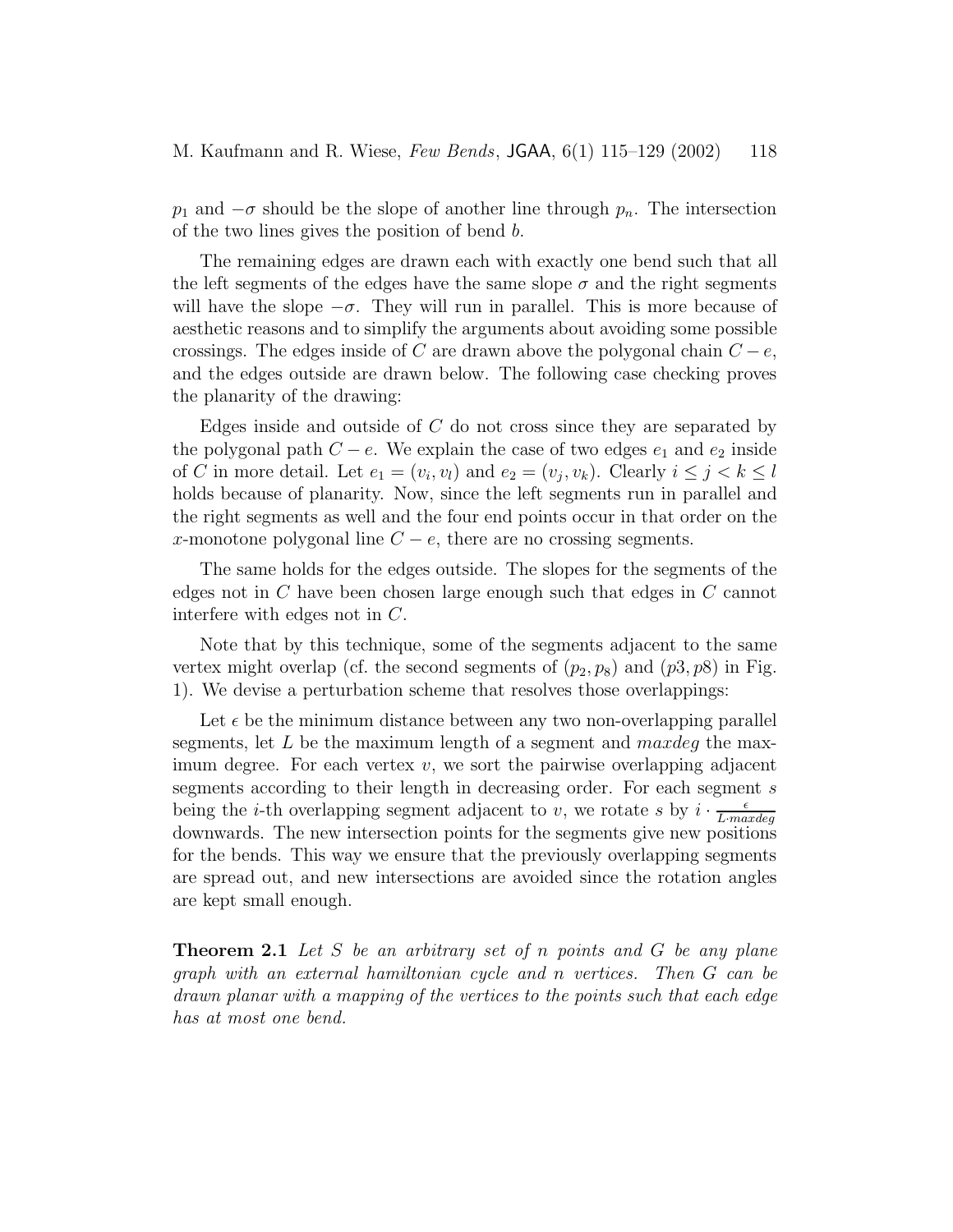

Figure 1: The basic construction

**Remarks on the area**. Note that the area may be much larger than the area R occupied by the point set. More precisely, let us assume that the minimal enclosing rectangle R is a square of width W and  $\delta$  is the minimal distance in x-direction between any two points. Clearly, the absolute value of the slope  $\sigma$  of the segments of edge  $(v_n, v_1)$  is at most  $2 \cdot W/\delta$ . Hence the resulting height is at most  $2 \cdot W \cdot W/\delta$  while the width remains the same. This means that if we assume integer-coordinates  $(\delta = 1)$ , we achieve an area of  $O(W^3)$  for the drawing.

Note that if we would allow 2 bends per edge, we could easily draw the edges in an orthogonal way and keep the area proportional to the area of the convex hull of the point set. In this case, the perturbation scheme does not work anymore and we might have to enlarge the size of the vertices and assign offsets to the adjacent segments. The details are left to the reader.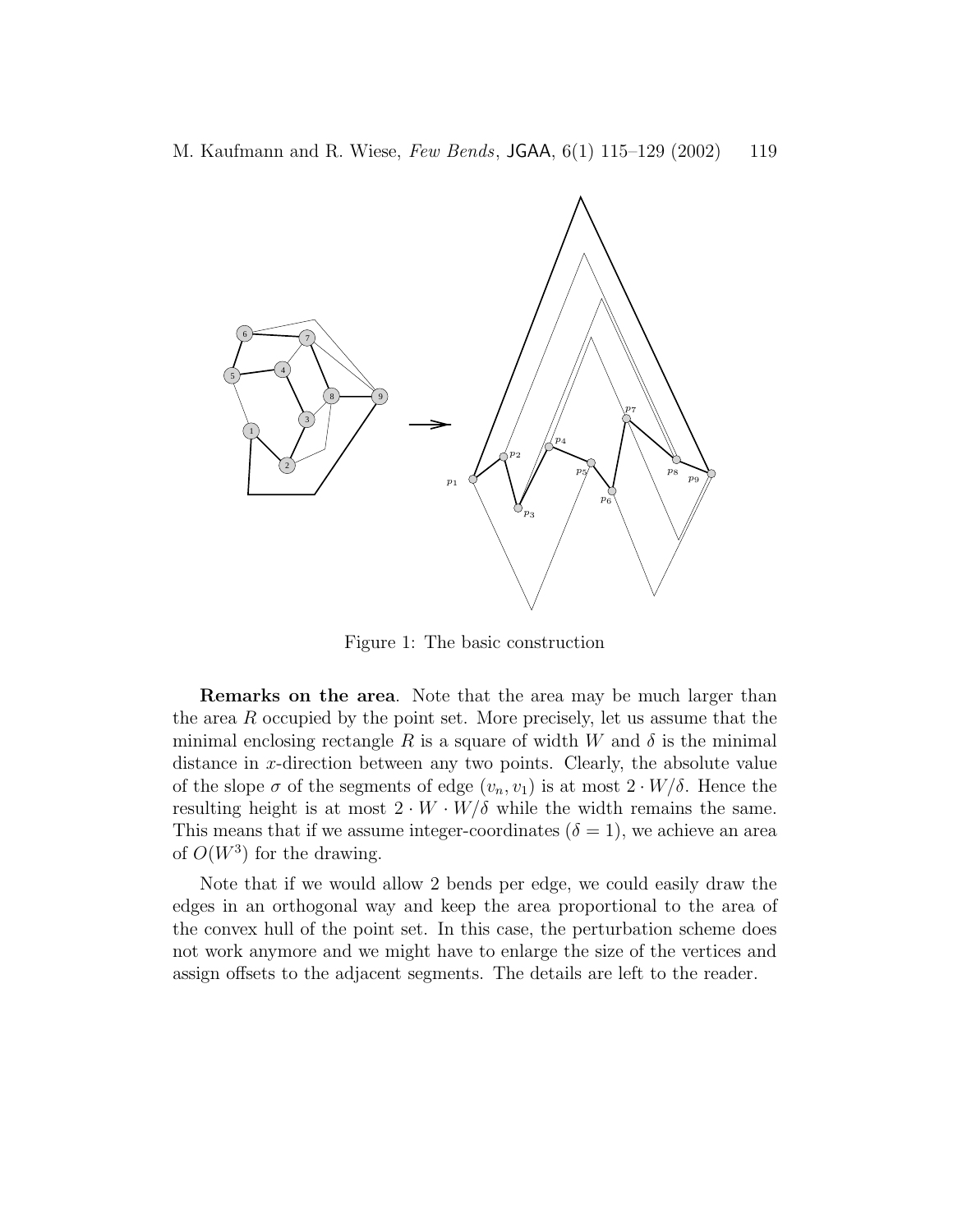

Figure 2: Wasting and saving some area by spending another bend per edge.

#### **3 The general case**

In order to apply the technique above we need to find an external hamiltonian cycle, namely a hamiltonian cycle including an edge on the outer face. Testing all possible edges  $e = (v, w)$  on the outer face, we could request a hamiltonian path, which is a well-known NP-complete problem even on planar triangulated graphs [6]. On the other hand, we know of a linear-time algorithm to find external hamiltonian cycles by Chiba and Nishizeki [5], if the graph is four-connected. Since the graphs we consider are triangulated, the problematic cases appear if there are separating triangles, namely cycles of length 3 which do not circumscribe single faces. Only such graphs may not contain external hamiltonian cycles.

First of all, we give a reduction to the four-connected case which will finally lead to drawings with at most two bends per edge. Then, in the following section we present a small plane graph with only 12 vertices without any external hamiltonian cycle and a point set, and we prove that any planar drawing of this graph on this point set must have at least one edge with 2 bends. This indicates that our simple technique is reasonably good and it will not normally be beaten by other algorithms with respect to the maximal number of bends per edge.

Assume G is a plane triangulated graph which is **not** four-connected. Let  $e = (v, w)$  be an edge of any particular separating triangle which clearly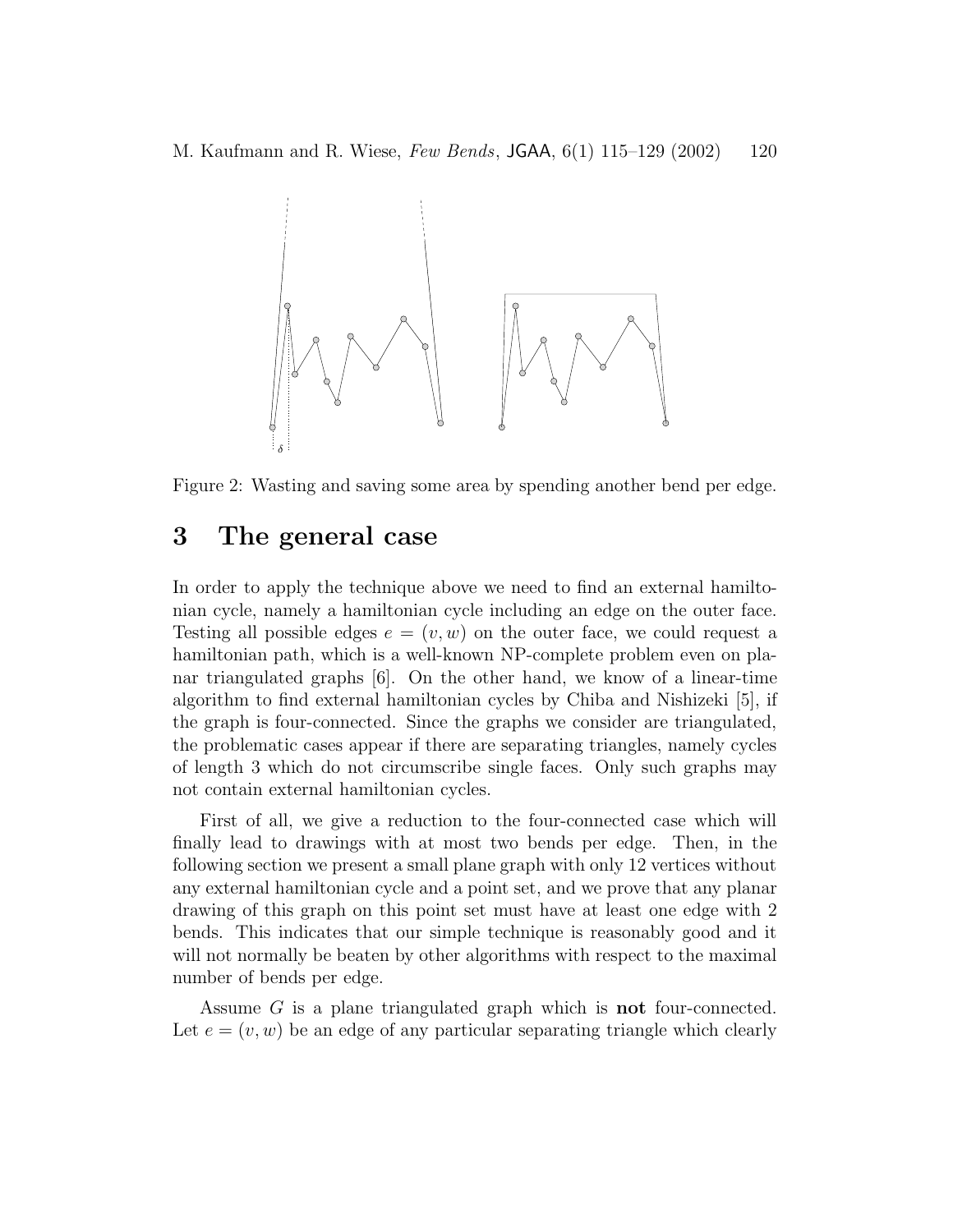exists. Edge e lies adjacent to two triangular faces  $(v, w, s)$  and  $(v, w, t)$ . We destroy those triangles by inserting a dummy vertex  $z$  on  $e$ , deleting  $e$ and connecting z by four new edges to the vertices  $v, w, s$  and t. Note that by each single operation, the number of separating triangles decreases and no such triangles are created anew. The dummy vertices z do not appear in any separating triangle. We perform this operation until all separating triangles are destroyed. The separating triangles can be efficiently found by the algorithm of Chiba and Nishizeki [4]. Then the new graph  $G'$  is fourconnected and triangulated.

We now apply the basic technique described in the previous section to  $G'$ . The only modification is the handling of the dummy vertices  $z$ . Figure 3 gives an example.



Figure 3: An example for the construction of graphs without external hamiltonian cycle. Vertices  $z_1$  and  $z_2$  are dummies. They arise when destroying the separating triangles. The figures to the right indicate the solutions with three and two bends respectively.

Let  $C'$  be the external hamiltonian cycle as found by the algorithm of Chiba and Nishizeki. Clearly,  $C'$  visits  $z$ , and immediately before and afterwards, it visits two vertices  $a, b \in \{v, w, s, t\}$ . We place a new dummy point  $p_z$  exactly between the points assigned to a and b.

Then the graph can be drawn as described above. Finally, we remove the edges  $(s, z)$  and  $(t, z)$  and join the (at most) two segments of  $(v, z)$  and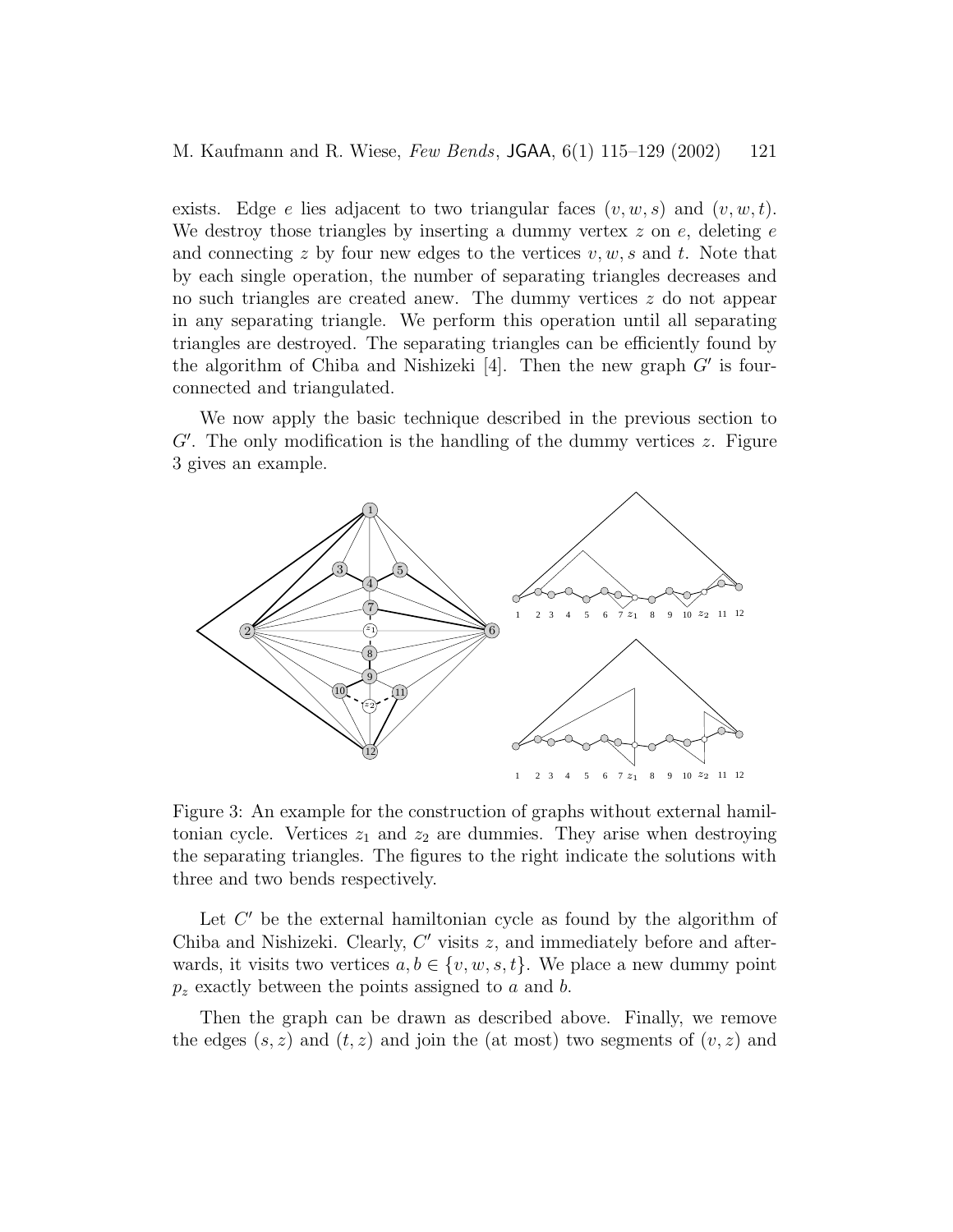$(z, w)$ . This immediately gives a drawing with at most 3 bends per edge, since there is at most one dummy vertex on each edge.

**Lemma 3.1** Given an arbitrary plane graph with n vertices and a set of n points in the plane. In time  $O(n \log n)$ , we can find a mapping of the vertices to the points, so that the edges can be drawn planar and with at most 3 bends each.

Markus Eiglsperger suggested a way of saving one bend (out of three) by drawing some of the segments of the edges vertically. In the third part of Figure 3, we indicate the idea.

**Lemma 3.2** Given a solution with at most three bends for each edge constructed by the algorithms above, we can modify the drawing so that it remains planar and the maximal number of bends is two. The used area might grow exponentially.

**Proof:** Let P be the designated hamiltonian path along the points  $p_1, \ldots, p_n$  such that the edges  $(p_i, p_{i+1})$  are drawn as a straight line. P induces a partition of the drawing plane into an upper and a lower part. Note that for each edge e with two or three bends there is a dummy vertex  $d_e$ placed on an edge  $(p_i, p_{i+1})$  where the edge e crosses path P. Following the construction above, it is clear that each edge crosses  $P$  once at most, hence the two segments of  $e$  incident to the dummy vertex  $d_e$  may be able to be drawn vertically. We discuss now the implications of such operations:

We consider just the section in the upper part of the drawing, the lower part is handled analogously. Let e be the edge under consideration with segments  $s_1$  and  $s_2$  where  $s_2$  ends at dummy vertex  $d_e$ . Let  $\alpha_1$  and  $\alpha_2$  be the angles indicating the slopes of the segments as shown in figure 4.

Stretching  $s_1$  such that  $\alpha_1$  remains the same, the angle  $\alpha_2$  increases to  $90^{\circ}$  and the segment  $s_2$  becomes vertical. We will call it  $s_2'$  now. Planarity is eventually violated if there are some segments s with angle  $\beta$  crossing the cone between  $s_2$  and  $s_2'$ . We can correct this easily by rotating the segment s such that  $\beta$  also increases. This process is iterated if necessary. Obviously it ends after at most m steps since we only proceed from left to right and never backtrack. The proper nesting of the edges (halfedges) in the upper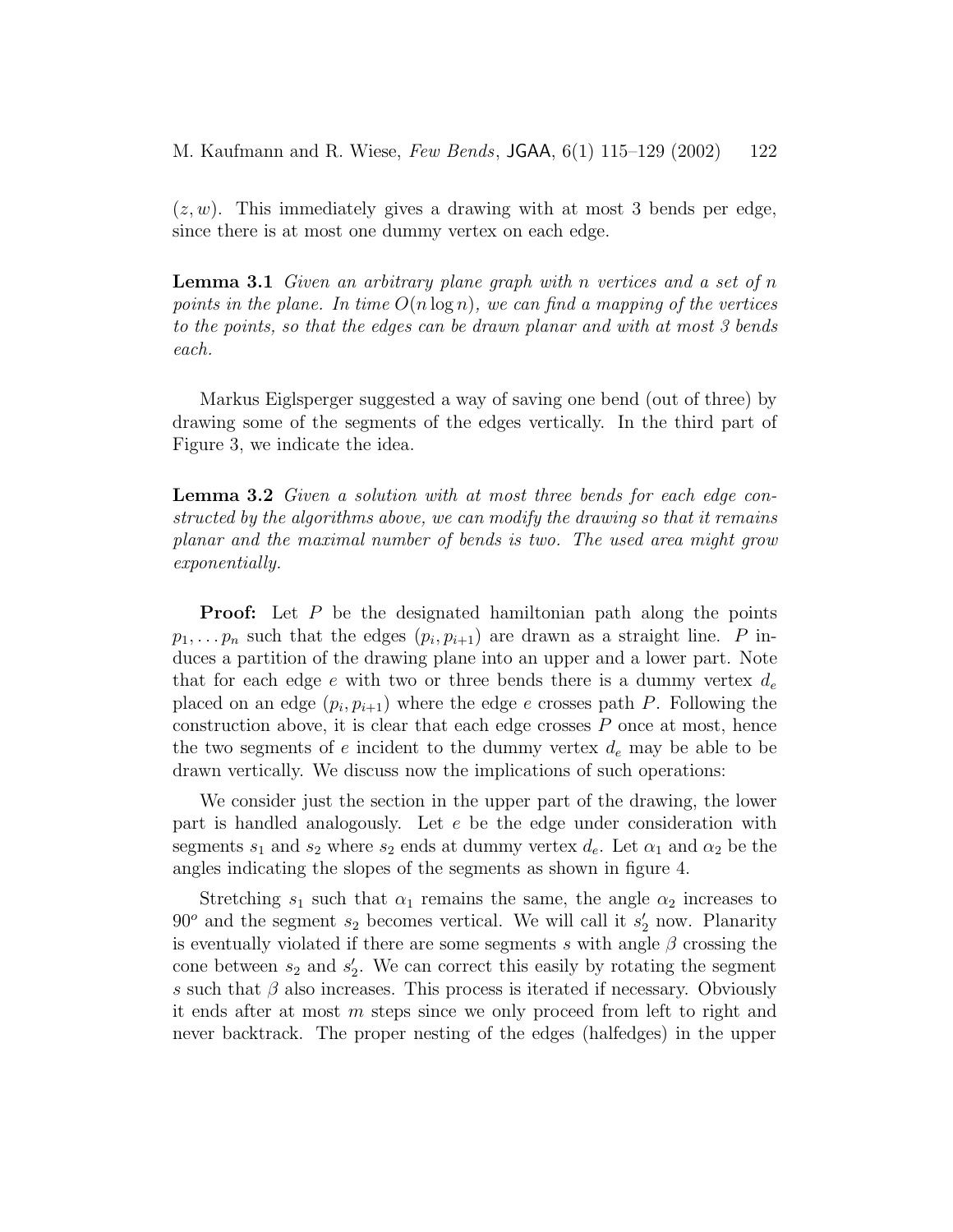

Figure 4: The configuration before and after rotating segment  $s_2$  in vertical position.

part of the drawing ensures that for each edge only  $m$  rotations are necessary, implying a quadratic running time.

Combined with a corresponding process for the lower part we end when the segments incident to any dummy vertices are vertical and the corresponding bend is saved.

In the second part of the proof we sketch a situation where the area grows exponentially. The next figure shows two nested edges with corresponding dummy vertices on different sides (left and right).

We assume that the slopes are at  $45^{\circ}$  to start with and the points and bends lie on integer coordinates. When we perform the modifications described above, so that the segments incident to the dummy vertices become vertical, the drawing grows by more than a factor of two.

Now assume that we have  $n/2$  of such pairs nested, as indicated in the next figure. Consider the *i*-th pair from the inside. The drawing of  $G_{i-1}$ includes an axis-parallel rectangle  $R_i$  determined by the length of the vertical segments of the edges from the  $i-1$ -th pair. Next, we see that the two edges from pair i have to circle around this rectangle using only two bends and one vertical segment in the middle. It follows quite easily that the lengths of these segments must be quite large compared to the height of the rectangle  $R_{i-1}$  and that a new rectangle  $R_i$  of height at least twice as large as the height of  $R_{i-1}$  results. Hence, we can conclude that the height of the drawing grows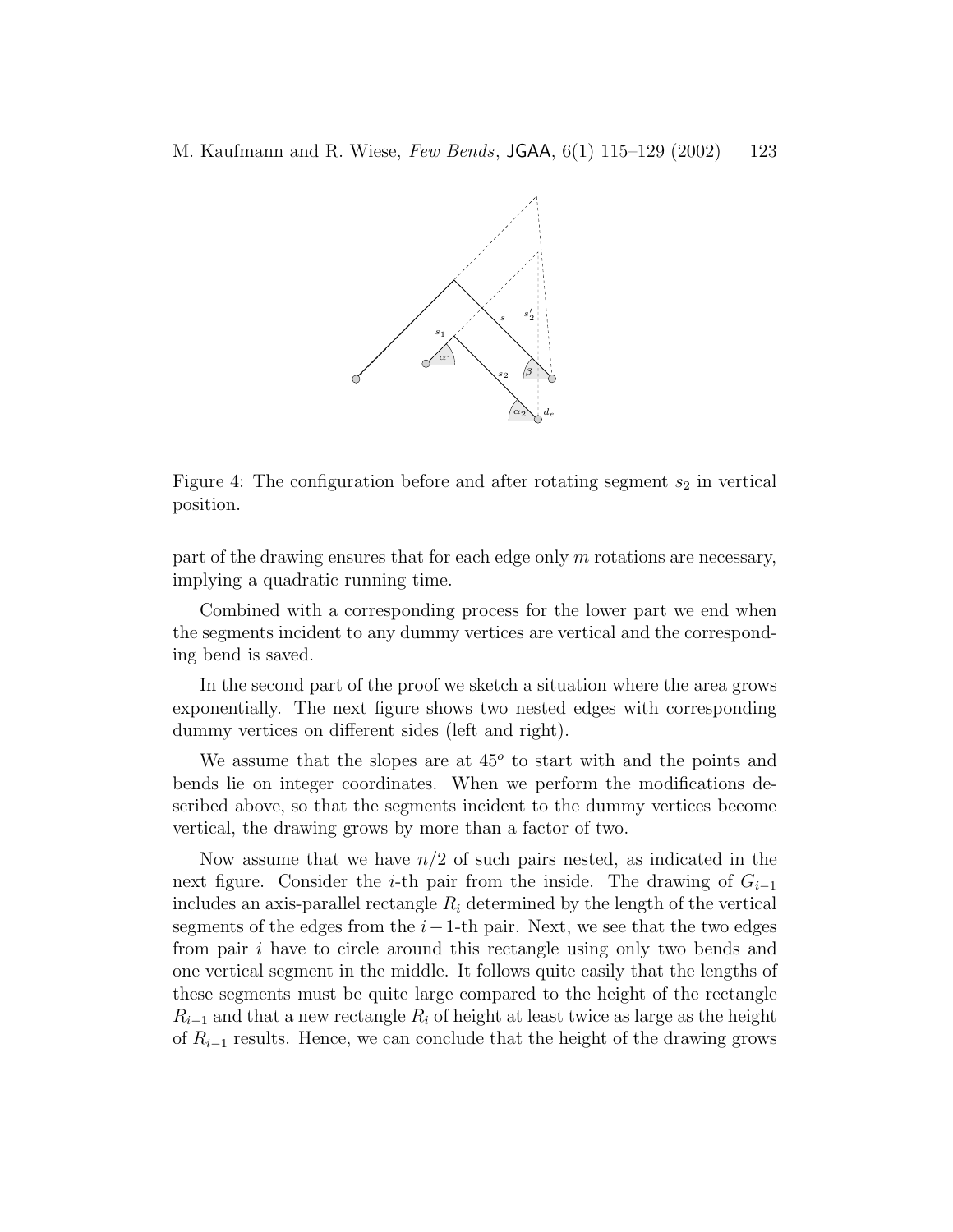exponentially, at the very least.



Figure 5: The recursive definition of the graph with exponential height.

We conclude with a note regarding the runtime. Clearly the first part of the construction works in linear time, since we can use the linear time algorithm of Chiba/Nishizeki [4] to determine the separating triangles. Then the saving of the third bends by rotating some of the segments might cause a quadratic number of steps.

**Theorem 3.3** Any plane graph can be mapped on any given point set in the plane and can be drawn with at most three bends per edge in linear time and with at most two bends per edge in quadratic time.

#### **4 The lower bound**

Next, we show that this bound is optimal in the worst case. Consider the following triangulated graph discussed in the example from figure 3.

Although there is a hamiltonian path in  $G$ , there is no external hamiltonian path. We try to map G on a set of 12 points with the same y-coordinate Y. This point set has the property that each edge with only one bend must lie completely above or completely below the Y -line. Any edge segment that crosses the Y -line must belong to an at-least-two bend edge.

Let  $x_1, \ldots, x_{12}$  be the x-coordinates of the points in increasing order. Since the outer face of G is a triangle with vertices  $a, b, c$  it is clear that in any one bend drawing  $\{x_1, x_{12}\} \subset \{x_a, x_b, x_c\}$  (With  $x_a$ , we mean the xcoordinate vertex a is mapped to). We examine the case where  $x_1 = x_c, x_{12} =$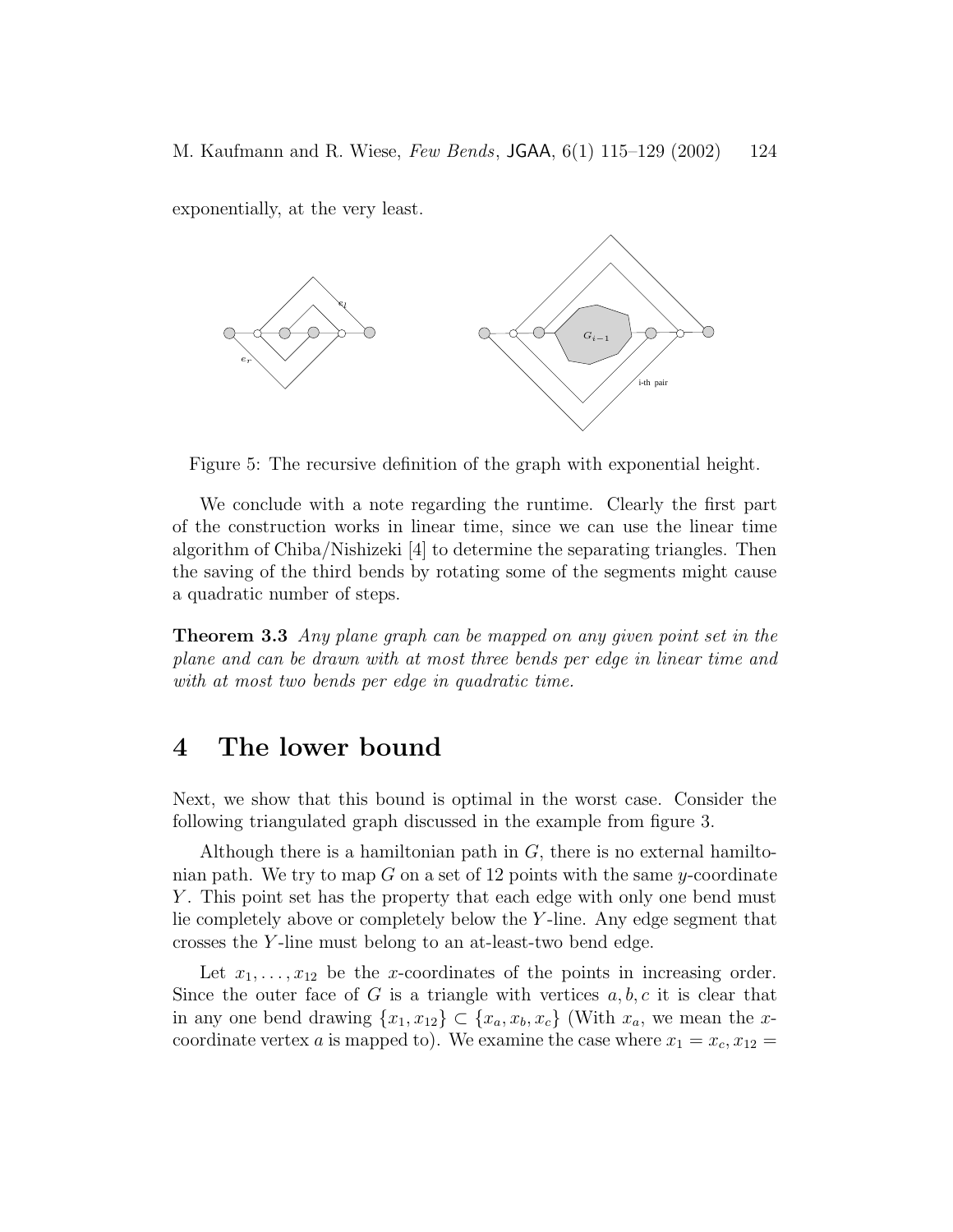

Figure 6: The candidate for the lower bound proof.



Figure 7: Edge  $(b, f)$  needs two bends in this drawing.

 $x_a$ . Both of the other cases are similar or symmetric. Next we want to draw the outer face. For that we map b to  $x_b, (x_1 < x_b < x_{12})$  and draw the outer face edges such that  $(a, c)$  bends above the Y-line and  $(a, b), (b, c)$  bend below. Next we draw the edges of the triangles  $b, d, a$  and  $b, c, d$ . W.l.o.g., we map vertex d to  $x_d$ ,  $(x_a < x_d < x_b)$  and draw  $(a, d)$ ,  $(d, c)$  with a bend above the Y-line. We draw the edge  $(d, b)$  with a bend above the Y-line and show that one edge within triangle  $\{b, d, a\}$  cannot be drawn with only one bend (since  ${b, c, d}$  and  ${b, d, a}$  are symmetric, we could show the same for  ${b, c, d}$  if we would draw edge  $(d, b)$  with no bend or a bend below the Y-line).

Now we want to draw the edges from  $d$  to  $e, f$  and  $h$ . Since we do not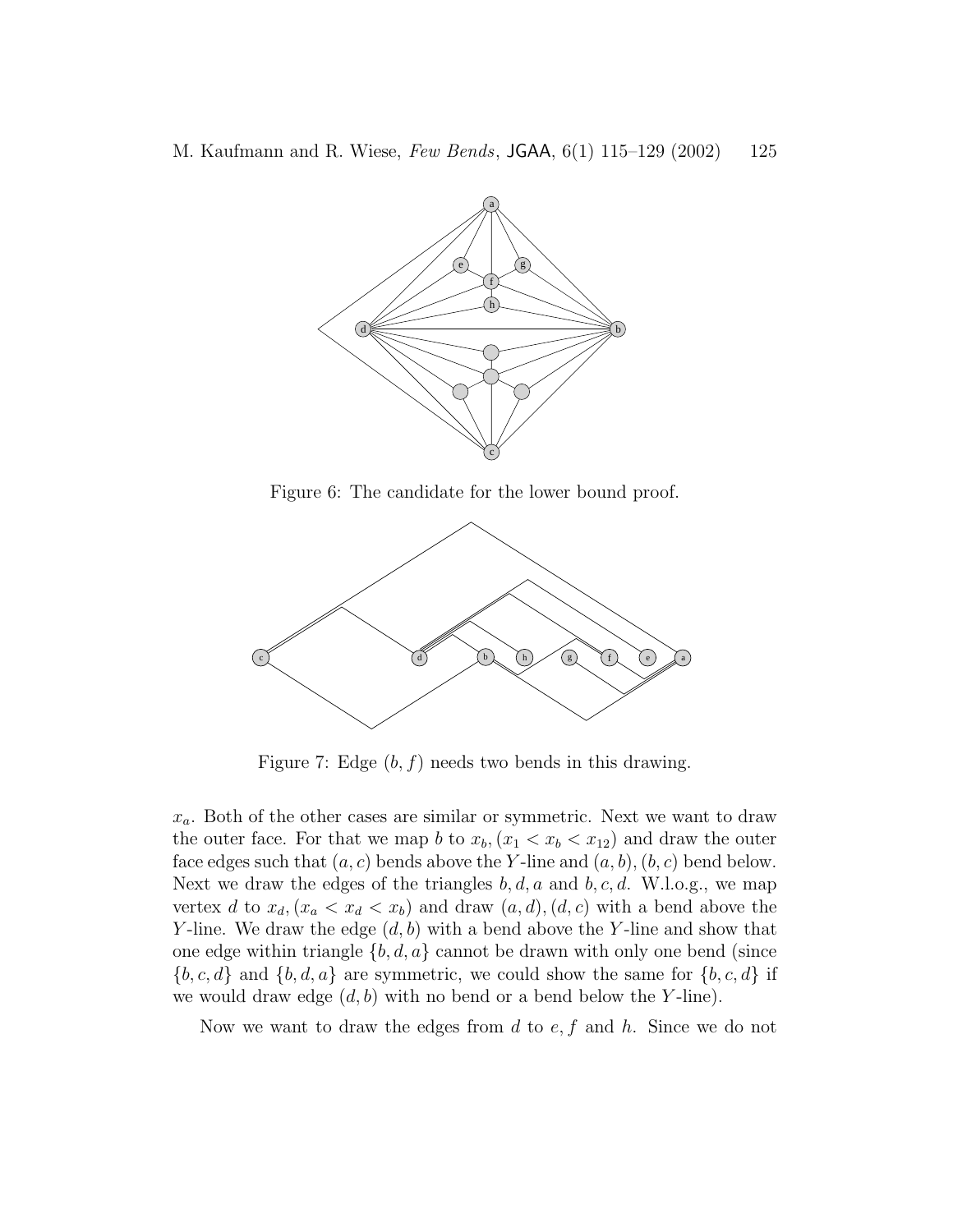want to change the embedding and edge  $(d, b)$  bends above the Y-line, these edges must also bend above the Y-line and the x-coordinates of their end points must obey the order  $x_b < x_h < x_f < x_e < x_c$ . Next we draw the edges from a to e, f and g. Since  $(d, e)$  bends above the Y-line the edges  $(a, f)$  and  $(a, g)$  must bend below the Y-line. The order of the coordinates is nearly fixed by now:  $x_d < x_b < x_q, x_h < x_f < x_e < x_a$ . Now we are at a point where we cannot draw edge  $(b, f)$  without letting it cross the Y-line, since  $(d, h)$  and  $(a, g)$  have their bends in opposite directions. See Figure 7.

**Theorem 4.1** There is a plane triangulated graph with only 12 vertices such that for every placement of the vertices on a straight line at least one edge must bend at least twice in the resulting drawing.

#### **5 The NP-completeness result**

In this section we prove

**Theorem 5.1** Given any plane graph G with n vertices and n points on a line. The mapping problem of the vertices at the points so that the edges are drawn planar and with at most one bend each is NP-complete.

**Proof:** To show that the 1-bend drawability problem is NP-complete, we reduce it to the hamiltonian cycle problem for plane graphs.

First, note that the external-hamiltonian-cycle problem for plane graphs is NP-complete since it can be used to solve the hamiltonian-cycle problem for plane graphs by an iteration over all faces of the embedding.

We call a plane graph  $G = (V, E)$  (external) hamiltonian-extensible if some edges  $E'$  can be inserted without destroying the previous planar embedding enabling  $G' = (V, E \cup E')$  to become (external) hamiltonian. The problem as to whether a given planar graph G can be made (external) hamiltonian by inserting at most  $k \geq 0$  edges is clearly NP-complete since its variant with  $k = 0$  is equivalent to the (external) hamiltonian-cycle problem for planar graphs.

Let  $G = (V, E)$  be a given plane graph. The following argument shows that solutions for the problem to make  $G$  (external) hamiltonian-extensible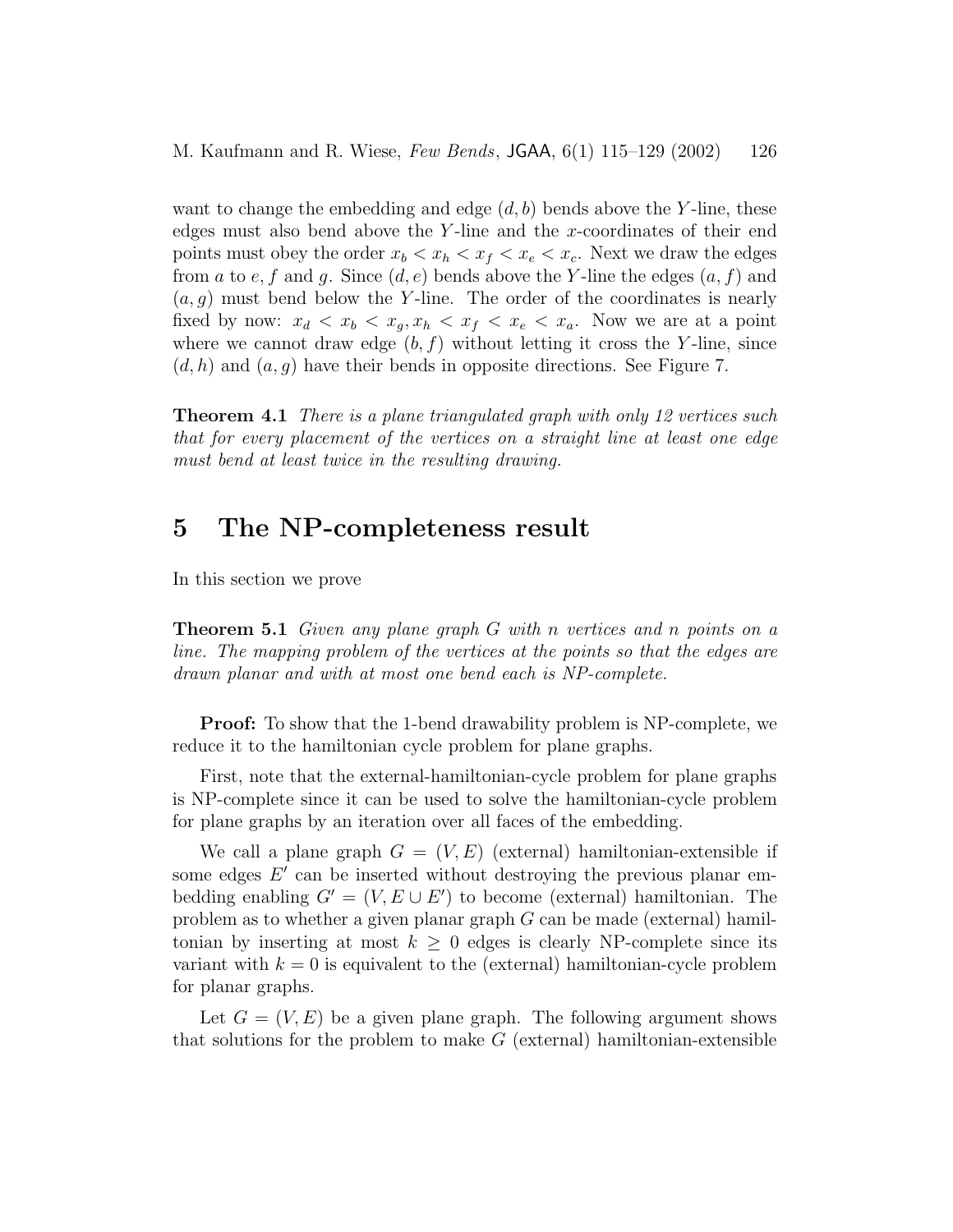can be converted in polynomial time into a 1-bend drawing for G with a set of points on a straight line and vice versa.

If G is external-hamiltonian extensible, we take the corresponding external hamiltonian cycle C and apply our basic technique from section 2 to achieve 1-bend drawings. On the other hand, if G has a mapping  $M: V \to P$ on the points of the horizontal line L such that a 1-bend drawing  $D(G)$  exists, there is clearly no edge which crosses line L. Otherwise, it would bend twice. Let w.l.o.g. M be the mapping such that  $M(v_i) = p_i$  for  $i = 1, \ldots, n$ . Hence we can easily extend the embedding of G by edges between any vertex  $v_i$  and  $v_{i+1}$  for  $i = 1, \ldots, i-1$  if necessary. such that this extension completes a hamiltonian path. The last (external) edge between  $v_n$  and  $v_1$  completing the hamiltonian cycle can also be inserted if it does not already exist. This proves the NP-hardness of the drawing problem.

From the 'equivalence' of the problem to make  $G$  (external) hamiltonian and the 1-bend drawability problem for G with a set of points on a straight line we derive that the latter problem is in NP since like the hamiltoneancycle problem, the extensibility problem is in NP.

### **6 Discussion**

One might argue that we are cheating regarding the lower bound example since all points with the same y-coordinate contradict the commonly used assumption of a general position of the points. On the other hand, the scenario seems quite realistic. If the objects (vertices) are required to be arranged in linear order horizontally or vertically, we get exactly the given set of points which we have already proved to be hard. Open problems:

1. Improve the area bounds, especially for the general case.

2. Extend the lower bound proof and the NP-completeness result to a set of points in general position.

3. Note that the complexity of the no-bend variant is still open, although NP-completeness is also conjectured [1].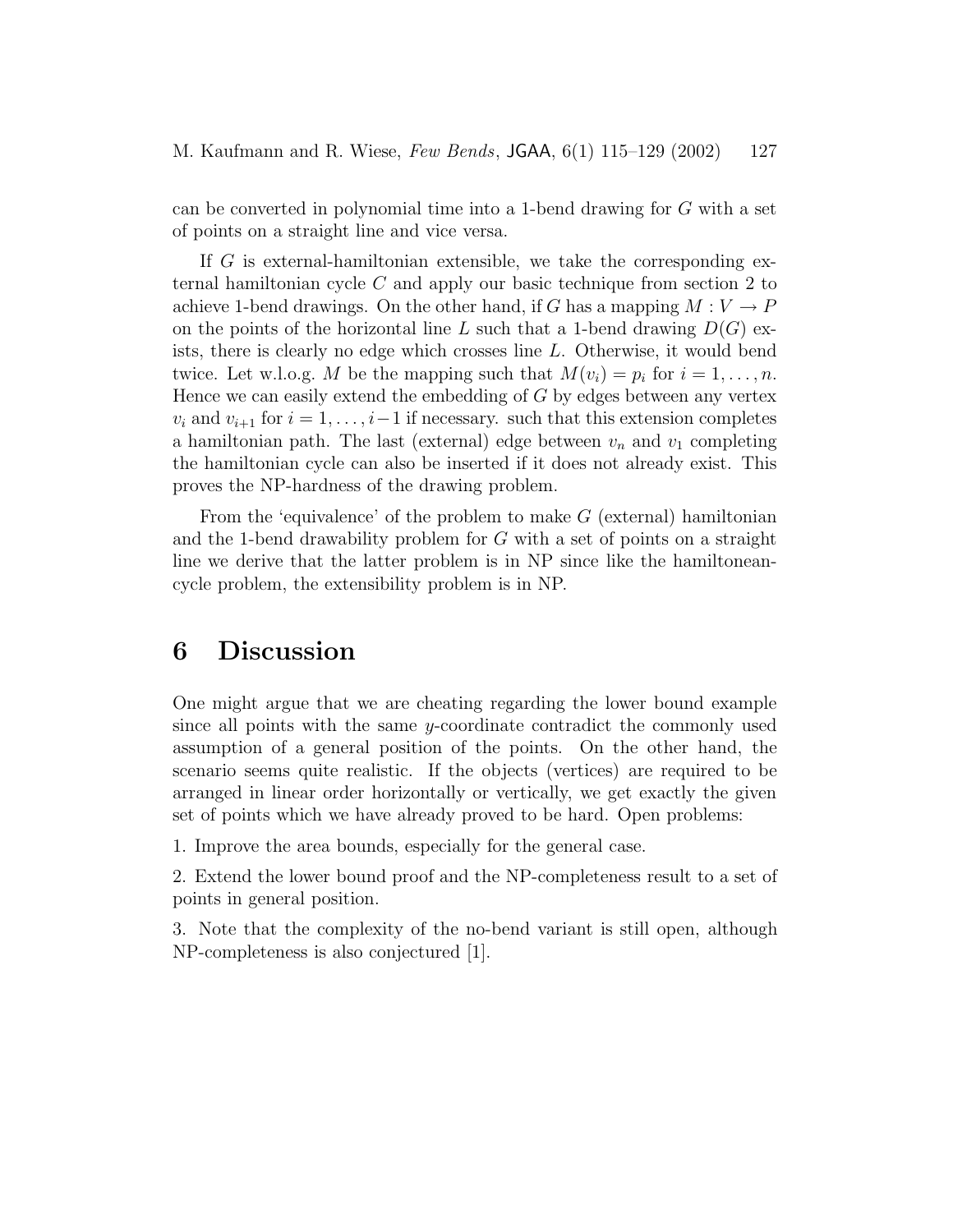#### **References**

- [1] Bose, P., On Embedding an Outer-Planar Graph in a Point Set, in: G. DiBattista (ed.), *Proc. 5th Intern. Symposium on Graph Drawing* (GD'97), LNCS 1353, Springer 1998, pp. 25-36.
- [2] Bose, P., M. McAllister, and J. Snoeyink. Optimal algorithms to embed trees in a point set. *Journal of Graph Algorithms and Applications* 1998.
- [3] Castaneda, N. and J. Urrutia., Straight line embeddings of planar graphs on point sets. *Proc. 8th Canadian conf. on Comp. Geom.*, pp. 312-318, 1996.
- [4] Chiba, N., and T. Nishizeki, Arboricity and subgraph listing algorithms, *SIAM J. Comput.* 14 (1985), pp. 210–223.
- [5] Chiba, N., and T. Nishizeki, The hamiltonian cycle problem is linear-time solvable for 4-connected planar graphs, *J. Algorithms* 10 (1989), pp. 189-211.
- [6] Chvatal, V., The traveling salesman problem, J. Wiley and Sons, 1985, pp. 426.
- [7] Di Battista, G., Eades, P., Tamassia R. and I.G. Tollis, *Algorithms for Automatic Graph Drawing: An Annotated Bibliography*, Brown Univ., Tech. Rep., 1993.
- [8] Feige, U., Approximation the bandwidth via volume respecting embeddings. *Proc. 30th Annual ACM Symp. on Theory of Computing*, 1998, pp. 90-99.
- [9] Garey, M.R., D.S. Johnson, The Rectilinear Steiner Tree Problem is NPcomplete, *SIAM J. Appl. Math.* **32** (1977), pp. 826-834.
- [10] Garey, M.R., D.S. Johnson and L. Stockmeyer, Some simplified NP-complete graph problems, *Theoret. Comp. Science* 1 (1976), pp. 237–267.
- [11] Gritzmann, P., Mohar, B., Pach, J. and Pollack, R. Embedding a planar triangulation with vertices at specified points. in: *American Mathematical Monthly 98* (1991), pp. 165-166. (Solution to problem E3341).
- [12] Ikebe Y., M. Perles, A. Tamura and S. Tokunaga, The rooted tree embedding problem into points in the plane, *Discr. and Comp. Geometry* 11 (1994), pp. 51–63.
- [13] Lengauer, Th., *Combinatorial Algorithms for Integrated Circuit Layout*, Wiley, 1990.